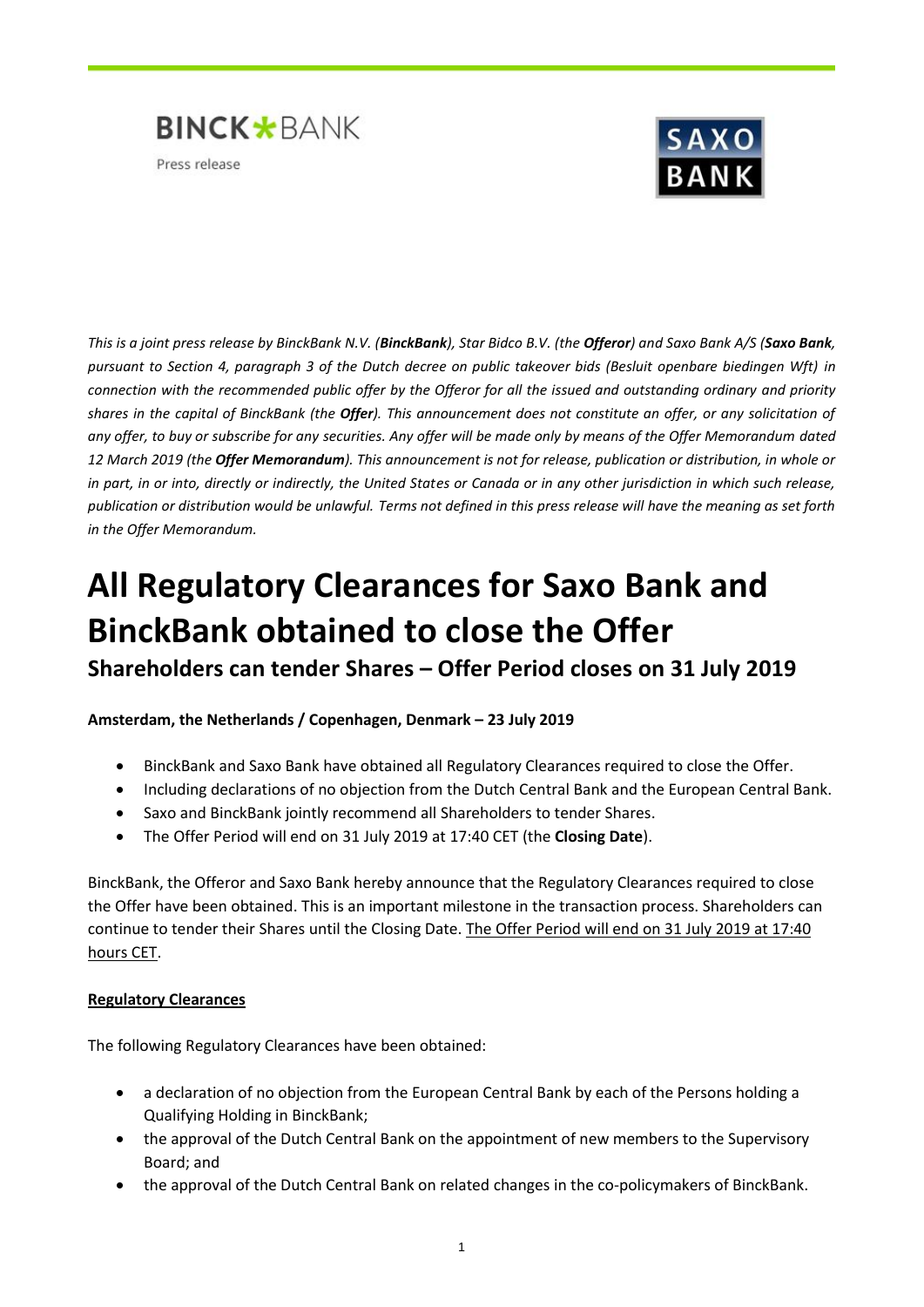



This means that Saxo Bank has obtained the Regulatory Clearances required to close the Offer.

The Dutch Central Bank has granted a declaration of no objection for the Post-Closing Merger, which was required because it qualifies as a reorganisation. In addition, the European Central Bank indicated that if Saxo Bank decides to implement the Post-Closing Merger, the new banking license for New BinckBank and the related declaration of no objection for the Post-Closing Merger will in all likelihood be granted by the European Central Bank shortly after the Offer is declared unconditional. This ensures that Saxo Bank will be able to implement the Post-Closing Merger, if and when required. The European Central Bank has assessed the application for the banking license for New BinckBank in conjunction with the application for a declaration of no objection, and the European Central Bank has confirmed to Saxo Bank that it has completed its assessment. The European Central Bank has indicated that its internal approval process in relation to the application for the new banking license will be finalised once the Offer is declared unconditional.

### **Declaring the Offer unconditional**

Accordingly, if all other Offer Conditions are satisfied or waived on or before the Closing Date, including the number of Tendered Shares representing at least 80% of BinckBank's aggregate issued and outstanding ordinary share capital on a fully diluted basis, Saxo Bank expects (to the extent required) to waive the Offer Condition relating to the Regulatory Merger Clearances and declare the Offer unconditional.

In case the Acceptance Threshold is not satisfied, Saxo Bank is under no obligation to declare the Offer unconditional. If Saxo Bank does not declare the Offer unconditional, the Offer will be terminated.

### **Shareholders to tender**

Shareholders can continue to tender their Shares until the Closing Date. The Offer Period will end on 31 July 2019 at 17:40 hours CET. Saxo Bank and BinckBank recommend to all Shareholders to tender their Shares.

The custodian, bank or stockbroker may set an earlier deadline for communication by Shareholders in order to permit the custodian, bank or stockbroker to communicate its acceptances to the Settlement Agent in a timely manner. Accordingly, Shareholders holding Ordinary Shares through a financial intermediary should comply with the dates communicated by such financial intermediary, as such dates may differ from the dates and times noted in the Offer Memorandum. Reference is made to section 5 of the Offer Memorandum.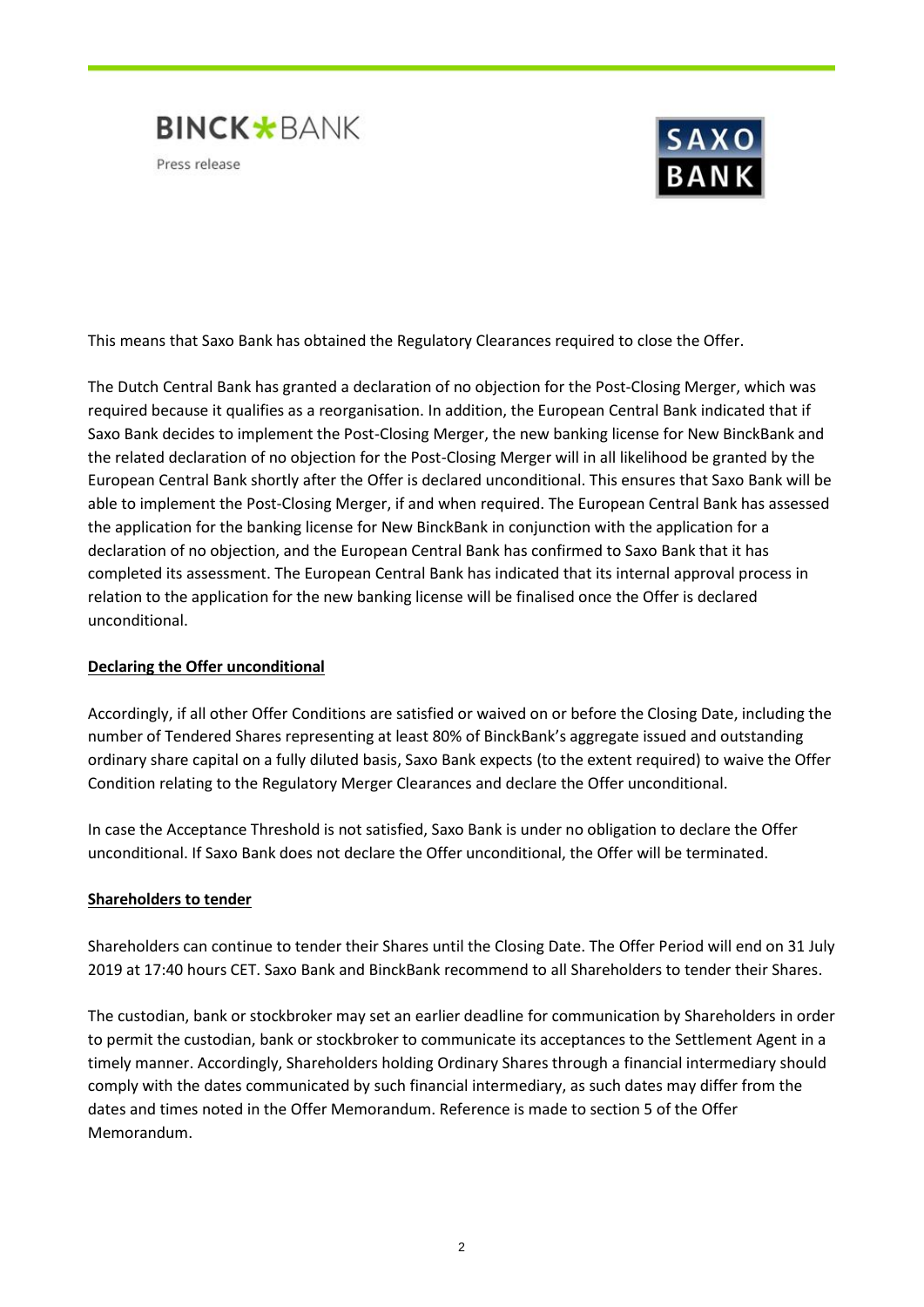



## **Post-Closing Measures**

In case Saxo Bank declares the Offer unconditional and it will have acquired at least 95% of the Ordinary Shares, it will commence the statutory Buy-Out proceedings. In case Saxo Bank declares the Offer unconditional and it will have acquired at least 80% of the Ordinary Shares (or such lower percentage the BinckBank Boards may agree to), but less than 95% of the Ordinary Shares, it will implement the Post-Closing Merger. The resolution required to execute the Post-Closing Merger was approved by the Shareholders of BinckBank during the General Meeting of 23 April 2019.

### **Notice to US holders of BinckBank Shares**

The Offer is being made for the securities of BinckBank, a public limited liability company incorporated under Dutch law, and is subject to Dutch disclosure and procedural requirements, which differ from those of the United States. The financial information of BinckBank included or referred to herein has been prepared in accordance with the International Financial Reporting Standards issued by the International Accounting Standards Board, as adopted by the European Commission and Part 9 of Book 2 of the Dutch Civil Code for use in the European Union and, accordingly, may not be comparable to financial information of U.S. companies or companies whose financial statements are prepared in accordance with generally accepted accounting principles in the United States. The Offer will be made in the United States in compliance with Regulation 14E under the U.S. Securities Exchange Act of 1934, as amended (the **U.S. Exchange Act**) and the rules and regulations promulgated thereunder, including the exemptions therefrom, and otherwise in accordance with the applicable regulatory requirements in the Netherlands. Accordingly, the Offer will be subject to disclosure and other procedural requirements, including with respect to withdrawal rights, offer timetable, settlement procedures and timing of payments that are different from those applicable under U.S. domestic tender offer procedures and law.

The receipt of cash pursuant to the Offer by a U.S. holder of Shares may be a taxable transaction for U.S. federal income tax purposes and may be a taxable transaction under applicable state and local laws, as well as foreign and other tax laws. Each holder of Shares is urged to consult his or her independent professional adviser immediately regarding the tax consequences of acceptance of the Offer.

It may be difficult for U.S. holders of Shares to enforce their rights and any claim arising out of the U.S. federal securities laws, since the Offeror and BinckBank are located in a country other than the United States, and some or all of their officers and directors may be residents of a country other than the United States. U.S. holders of Shares may not be able to sue a non-U.S. company or its officers or directors in a non-U.S. court for violations of the U.S. securities laws. Further, it may be difficult to compel a non-U.S. company and its affiliates to subject themselves to a U.S. court's judgment.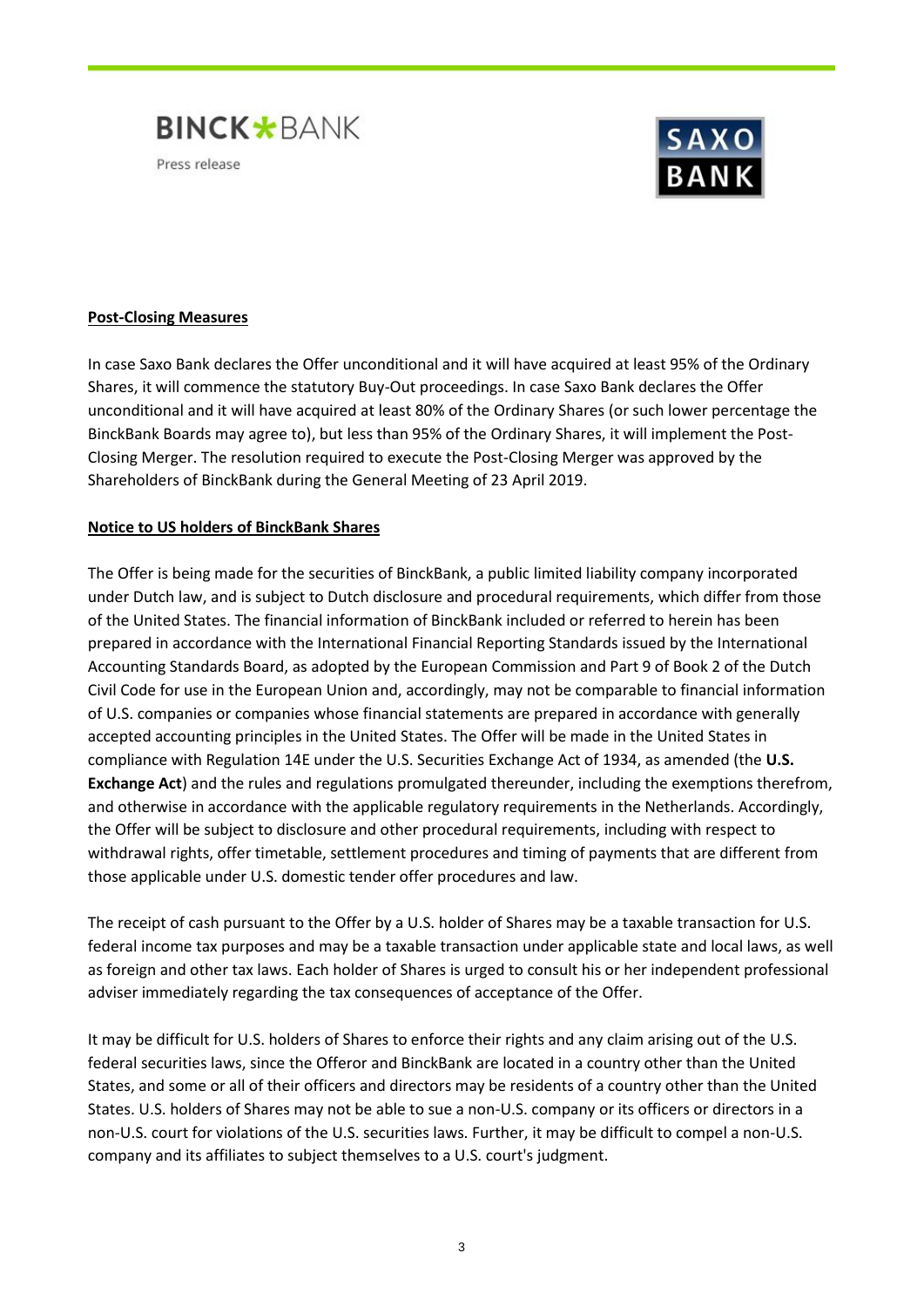



Neither the U.S. Securities and Exchange Commission nor any U.S. state securities commission or other regulatory authority has approved or disapproved the Offer, passed upon the fairness or merits of the Offer or provided an opinion as to the accuracy or completeness of the Offer Memorandum or any other documents regarding the Offer. Any declaration to the contrary constitutes a criminal offence in the United States.

To the extent permissible under applicable law or regulation, including Rule 14e-5 of the U.S. Exchange Act, and in accordance with standard Dutch practice, the Offeror and its affiliates or brokers (acting as agents for the Offeror or its affiliates, as applicable) may before or during the period in which the Offer remains open for acceptance, directly or indirectly, purchase, or arrange to purchase, Shares outside of the United States, from time to time, other than pursuant to the Offer. These purchases may occur either in the open market at prevailing prices or in private transactions at negotiated prices. In addition, the financial advisers to the Offeror may engage in ordinary course trading activities in securities of BinckBank, which may include purchases or arrangements to purchase such securities. To the extent required in the Netherlands, any information about such purchases will be announced by press release in accordance with Article 13 of the Decree and posted on the website of Saxo Bank at [www.home.saxo/.](http://www.home.saxo/)

Media Relations Investor Relations +31 20 522 03 78 +31 20 522 03 78 pers@binck.nl ir@binck.com

### **Press enquiries Saxo Bank**

Steffen Wegner Mortensen Head of PR and Public Affairs +45 39 77 63 43 STEM@saxobank.com

### **BinckBank profile**

BinckBank is an online bank for investors and savers, established in the Netherlands and listed on the Euronext Amsterdam exchange. BinckBank's services are deployed from its head office in the Netherlands and its local branches in Belgium, France, and Italy, and representation in Spain. BinckBank offers services in investment, asset management and savings, and targets its services to retail customers, businesses/legal entities, and independent asset managers. An important feature of BinckBank's online services is a stable platform that gives users access to important financial markets, professional trading facilities, and analysis tools.

**Press enquiries BinckBank Investor enquiries BinckBank** Harmen van der Schoor Harmen van der Schoor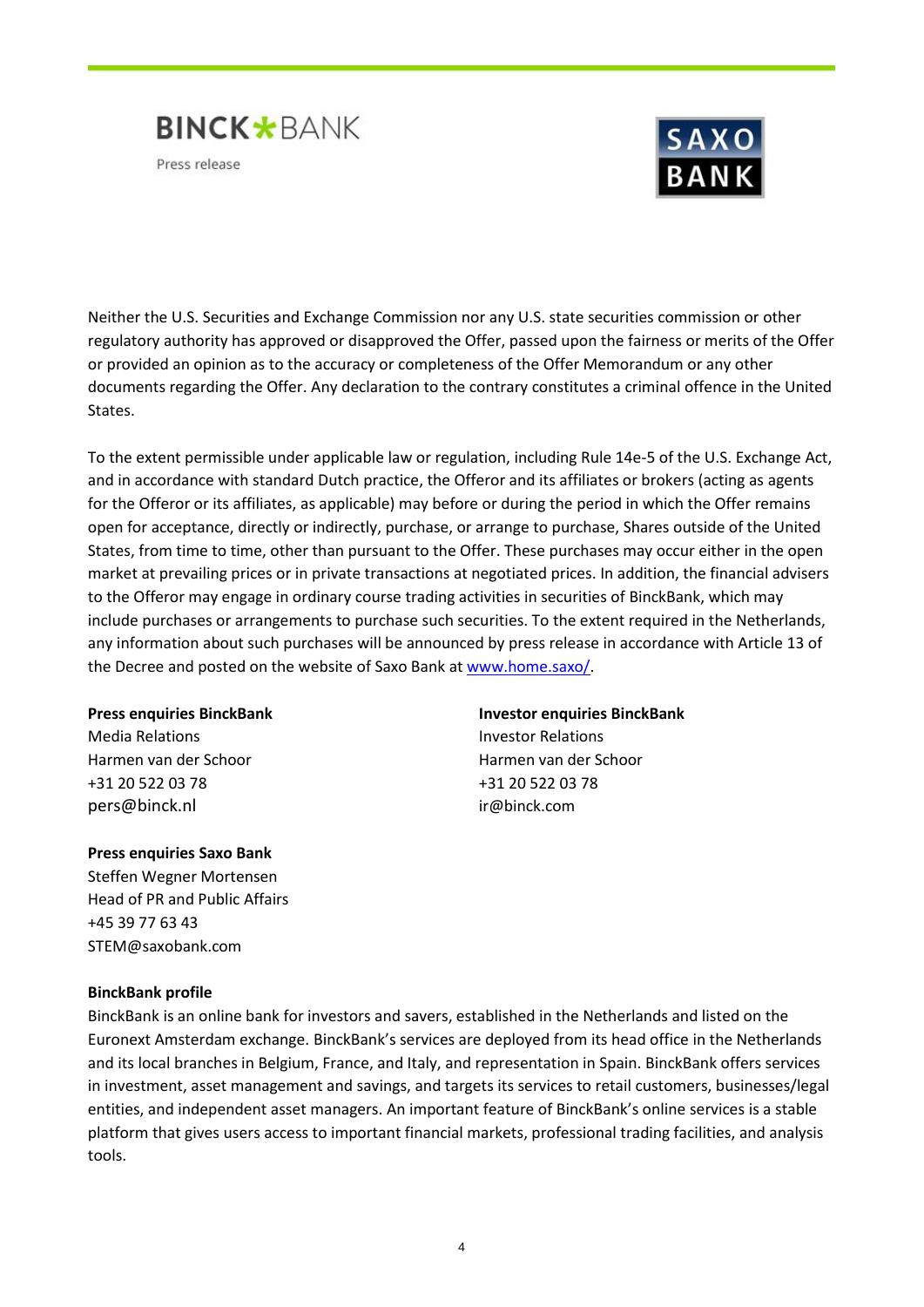



### **Saxo Bank profile**

Saxo Bank is a leading Fintech specialist focused on multi-asset trading and investment and delivering 'Banking-as-a-Service' to wholesale clients. For more than 25 years, Saxo Bank's mission has been to democratize investment and trading, enabling clients by facilitating their seamless access to global capital markets through technology and expertise. As a fully licensed and regulated bank, Saxo Bank enables its direct clients to trade multiple asset classes across global financial markets from one single margin account and across multiple devices. Additionally, Saxo Bank provides wholesale institutional clients such as banks and brokers with multi-asset execution, prime brokerage services and trading technology, supporting the full value chain of wholesale partners by delivering Banking-as-a-Service (BaaS). Saxo Bank's award winning [trading platforms](https://www.home.saxo/platforms?cmpid=press-release) are available in more than 20 languages and form the technology backbone of more than 100 financial institutions worldwide. [Founded in 1992](https://www.home.saxo/about-us?cmpid=press-release) and launching its first online trading platform in 1998, Saxo Bank was a Fintech even before the term was created. Headquartered in Copenhagen Saxo Bank today employs more than 1500 people in financial centers around the world including London, Paris, Zurich, Dubai, Singapore, Shanghai, Hong Kong and Tokyo.

### **Restrictions**

The distribution of this press release may, in some countries, be restricted by law or regulation. Accordingly, persons who come into possession of this document should inform themselves of and observe these restrictions. To the fullest extent permitted by applicable law, Saxo Bank and BinckBank disclaim any responsibility or liability for the violation of any such restrictions by any person. Any failure to comply with these restrictions may constitute a violation of the securities laws of that jurisdiction. Neither Saxo Bank, nor BinckBank, nor any of their advisors assumes any responsibility for any violation by any of these restrictions. Any BinckBank shareholder who is in any doubt as to his or her position should consult an appropriate professional advisor without delay. This announcement is not to be published or distributed in or to the United States or Canada.

The information in the press release is not intended to be complete. This announcement is for information purposes only and does not constitute an offer or an invitation to acquire or dispose of any securities or investment advice or an inducement to enter into investment activity. This announcement does not constitute an offer to sell or the solicitation of an offer to buy or acquire the securities of BinckBank in any jurisdiction.

### **Forward Looking Statements**

Certain statements in this press release may be considered "forward-looking statements," such as statements relating to the impact of this transaction on Saxo Bank and BinckBank. Forward-looking statements include those proceeded by, followed by or that include the words "anticipated," "expected" or similar expressions. These forward-looking statements speak only as of the date of this release. Although Saxo Bank and BinckBank believe that the assumptions upon which their respective financial information and their respective forward-looking statements are based are reasonable, they can give no assurance that these forward-looking statements will prove to be correct. Forward-looking statements are subject to risks, uncertainties and other factors that could cause actual results to differ materially from historical